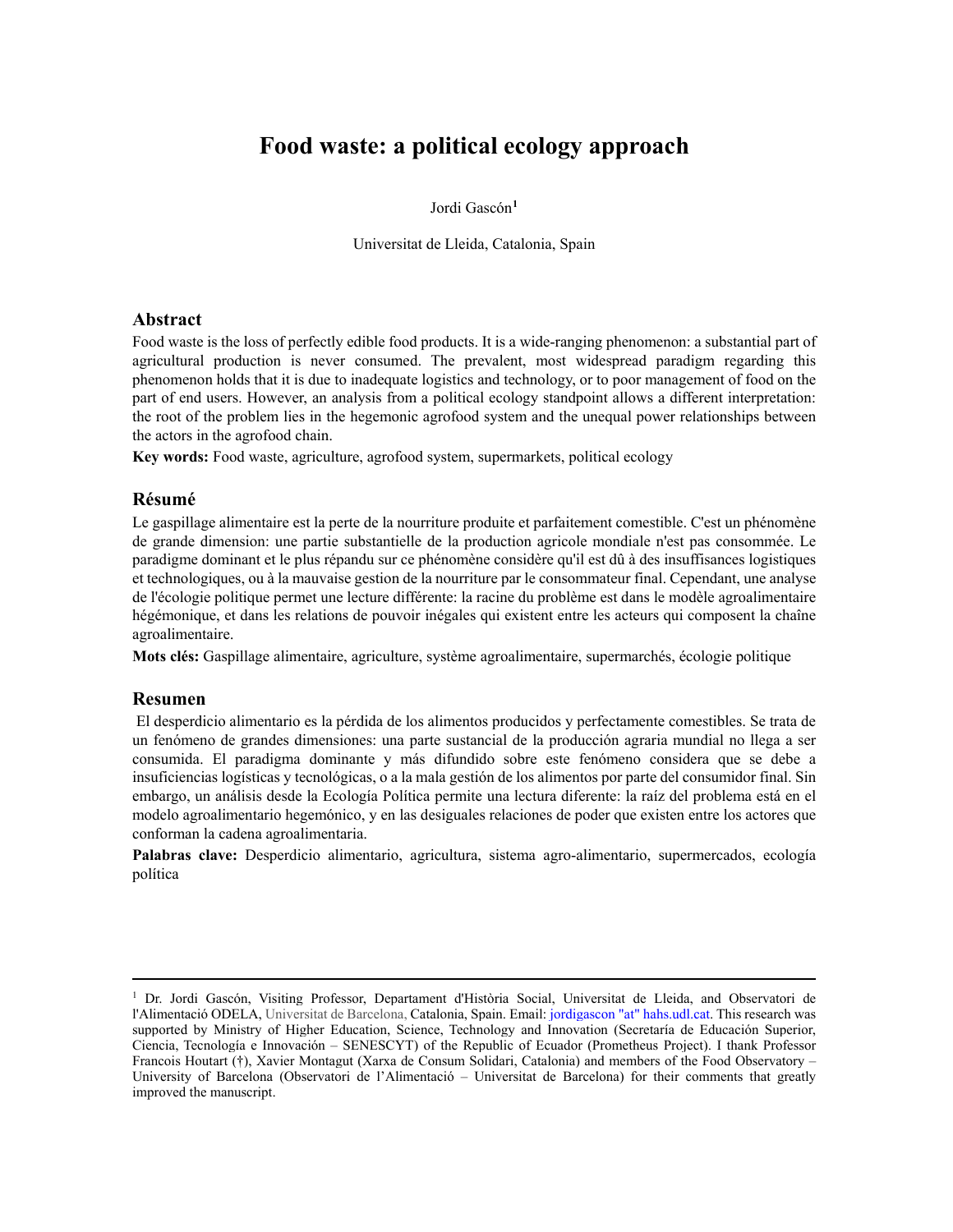## **1. Introduction**

The hegemonic agrofood model is characterized by its organizational complexity and the enormous distances traveled by foods and the agricultural supplies used to produce them. The inputs enabling the production of a product found on the supermarket shelf can come from places that are tens of thousands of miles apart. From a food perspective, the planet has been fragmented and organized depending on the role that each territory plays in this model. And certain actors have emerged as dominant players, namely, agrofood, transport, and agrochemical corporations, among which retail and supermarket chains play a prominent role (Freidberg 2007; Lappe, Collins and Rosset 1998). However, some authors have stressed that despite their dominant role, these corporations do not have absolute control over the system. In fact, as a result of the breadth and complexity of the agrofood chain, large corporations are often unfamiliar with the functioning and production processes behind many of the products they sell and the agricultural ingredients with which they are made. There are murky areas that fall beyond their control. And this ignorance has become a risk (Freidberg 2017; Mol and Bulkeley 2002).

How to manage these food risks is the subject of political and social debate. This includes not only health risks, but also environmental and social ones. The social movements demanding the adoption of ethical and ecological principles in the agrofood industry grow larger each day (Freidberg 2004; Holt-Giménez 2011). These movements advocate paradigms related to political ecology, such as food sovereignty and food justice. Such paradigms do not focus on advocating for consumer rights, creating a market niche for more sustainable consumption, or supervising a given stage of the agrofood chain. Rather, they take a more holistic view, whereby the root of food risks and problems lies in the hegemonic agribusiness model. Specifically, these risks and problems are due to the fact that this model turns agriculture into an industry that produces commodities instead of food and establishes deeply unequal production relations (Cadieux and Slocum 2015; Siniscalchi 2013).

One of the ecological and social risks of the agribusiness model is the production of food waste (Gille 2012). Curiously, although the movements advocating for food sovereignty and food justice have studied the causes and effects of food overproduction, they have not focused on food waste, a phenomenon that is largescale and directly related to production (Montagut and Gascón 2014). The FAO calculates that one third of the food produced on the planet is never consumed. Food waste throughout the agrofood chain seems to fall into one of the aforementioned "murky areas" beyond the system's control. How and why is food waste generated? Who is responsible for it?

The hegemonic and most widespread food waste paradigm suggests that it is due to logistical and technical shortcomings in the production, transport, and processing stages, or to poor food management by end consumers. In other words: the "murky areas" are the result of system dysfunctions that can be tackled by applying technological solutions and awareness-raising campaigns. This article aims to assess this view. To this end, it will take a political ecology and food sovereignty approach that considers the characteristics of the hegemonic agrofood model with a view to offering a counter-hypothesis: what if the root of the phenomenon lies in that model itself, and in the unequal power relations that characterize it?

First, we will examine the perspectives on which the two hypotheses are based. We will see that adopting one or the other can increase or reduce the scope of the problem or even lead to the identification of different parties as being responsible. Next, we will look into the interests lying behind each definition. To do so, we will analyze when and how food waste takes place. We will focus on the first link in the agrofood chain: production.

# **2. Two definitions**

Food waste (...) may thus be defined as a less than maximum use of **nutrients** for human consumption (...) Food waste is the destruction or deterioration of food or the use of crops, livestock and livestock products in ways which return relatively little human food value. (Kling 1943: 850)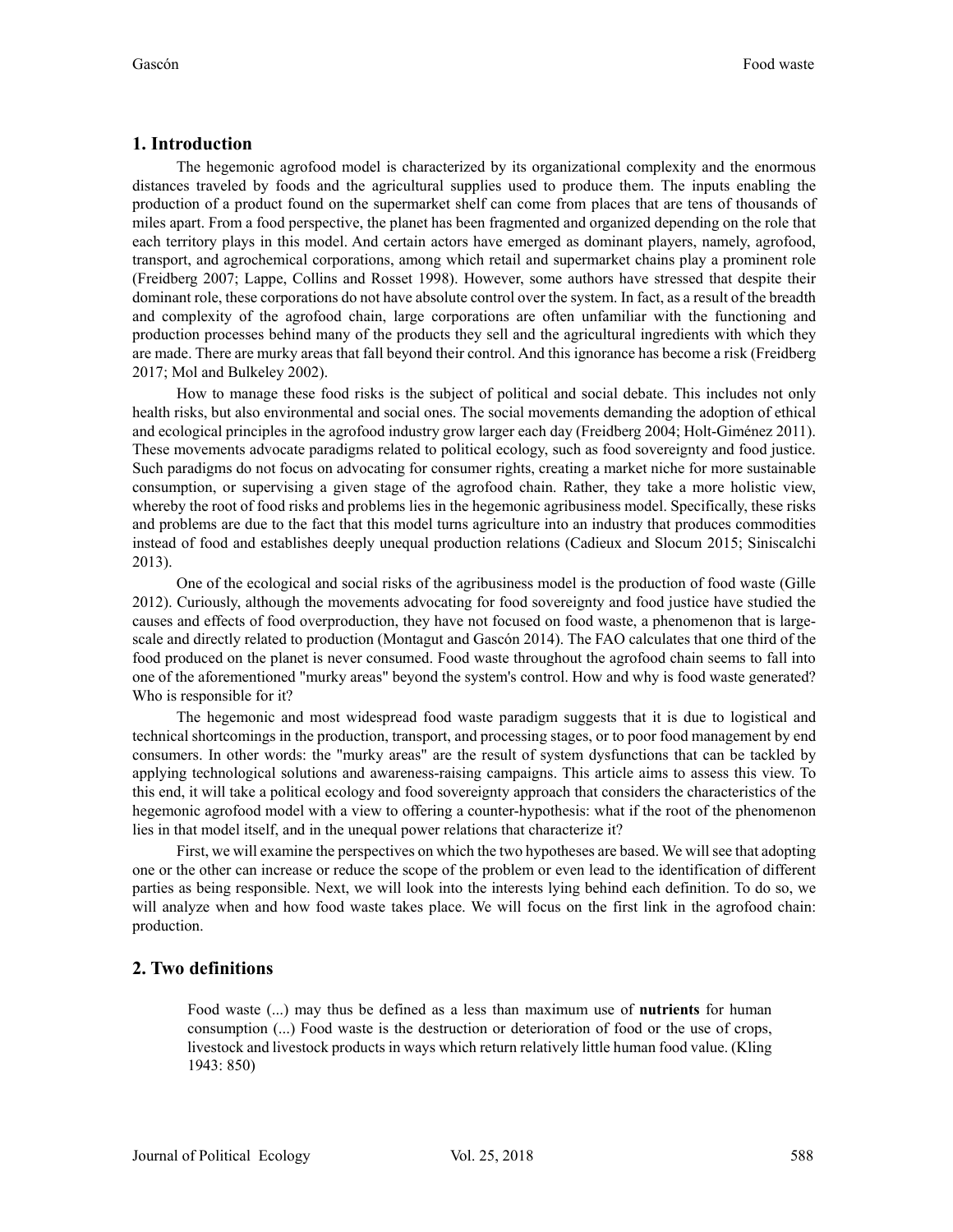Per definition, food losses or waste are the **masses** of food lost or wasted in the part of food chains leading to edible products going to human consumption. (Gustavsson, Cederberg and Sonesson 2011: 2)

The approaches under which the phenomenon of food waste has been analyzed are very diverse. But all of them agree on two points. One is that it is a wide-ranging phenomenon. A study commissioned by the EU determined that on average 179 kg of food per person per year were wasted in the European Union (BIO Intelligence Service 2012). And it must be recalled that as of 2017 the population of the EU, including the UK, exceeded 510 million. The other point of agreement is that the data provided in some studies are approximations; there is no way of determining the actual volumes we are talking about. For instance, the Soil Association (n.d.) raises the volume of food waste per person per year in the European Union to between 280 and 380 kg; in other words, it virtually doubles the BIO Intelligence estimate.

One reason for this difference in calculations is that the measurement mechanisms used are very diverse, which complicates the process of making comparisons and gathering data (Parfitt, Barthel and Macnaughton 2010; Stuart 2009). But a further reason is that no agreement exists as to what should be considered "food waste." This is highlighted by the two quotes at the beginning of this section.

There is a space of almost seven decades between the two definitions. The first, by William Kling (1943), published in the *American Journal of Agricultural Economics*, was the first to be put forward about this phenomenon. It was composed at a very particular historical moment. The US had just entered World War II, and the reduction in capital and labor devoted to farming in order to support the war effort was compounded by the need to feed hundreds of thousands of soldiers scattered around the world, as well as the armies and citizens of other allied territories whose agriculture had been devastated. Once the war was over, in a context of swift and sustained growth of agricultural output, the issue of food waste lapsed into a long period of academic and political lethargy, and Kling's definition was forgotten.

The second, more recent definition was advanced for the first time in *Global food losses and food waste,* the programmatic document of the Food and Agriculture Organization of the United Nations (FAO) on food waste. This makes it the canonical definition of the phenomenon: it is the one used, with certain exceptions, by public institutions, consultants and academics. It is a definition that arises in a global context characterized by a paradox. On the one hand the highest levels of structural food poverty have been attained. But at the same time we are experiencing, or suffering from, overproduction of certain agrofood products, generating tensions in the markets and exerting pressure on public policies.

It is pure formalism to feign equanimity when composing the definitions of social phenomena. However, save when they are written by authors who fall within the definition of heterodoxy, they are the product of their age and the result of hegemonic thinking. These two definitions are no exception. Behind them lie diametrically opposed conceptions of food waste. As we will discuss later, the 1943 definition includes much more than the one dating from 2011. Let us use a technical term that explains this disparity: the unit of calculation used by either of them to calculate food waste. The FAO definition talks about units of mass. Kling's definition refers to energy (nutrients).

Hence, the FAO only considers as food waste the volume of edible products that are not ingested. And then it further reduces that quantity, without explaining why, to products intended for human consumption only. It thus leaves out of the definition – and the phenomenon – the loss of produce used as food for cattle or farm animals used to feed humans.

Kling goes beyond this: if the calculation is made in terms of nutrients, one should take into account not only the loss of food, but also the loss of the resources used to produce it. That is, it must also include the food that cannot be produced due to the loss of agricultural resources. Calculating waste in terms of volume makes it difficult to consider the waste of resources (land, water, agricultural inputs, etc.) that may be taking place during the production process, or the energy expended during transportation. These are factors that cannot be measured in units of mass (Gascón 2018), which makes them what political ecologists refer to as an "externality": a social cost not taken into account by conventional accounting and ascribed to certain communities, social groups or to future generations (Martínez Alier 1994). Speaking in terms of nutrients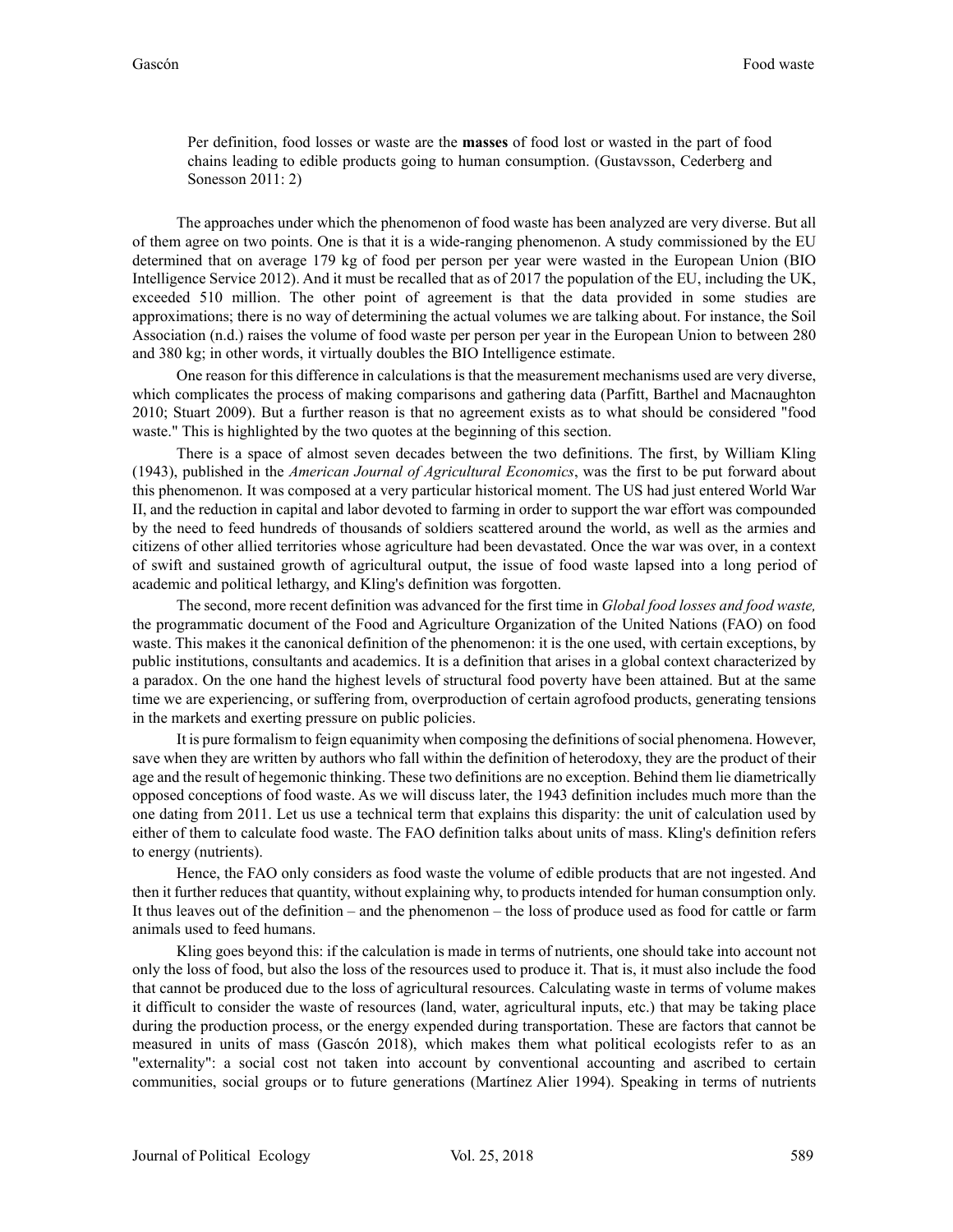brings us close to a computation model that can include all these elements, in a similar manner to how political ecology claims to make calculations based on energy inputs and outputs instead of using monetary valuations (Carpintero 2006; Willow 2014). Or, at any rate, it makes us think that all these elements should be considered when analyzing the phenomenon.

What has happened over these past seven decades so that we have gone from a broad definition to a much narrower one? Might it have to do with the progressive level of control that the transnational agrofood industry has accumulated over the intervening period? Let us not forget that such control not only affects our consumption habits and agricultural policies; it also impacts the outlook and trends in agrofood research (Stedile 2010; Swinnen 2010).

As the agrofood chain is long and complex, we will focus on just one of its stages: production. Several factors explain waste during the food production stage. They involve constraints that force farmers to adopt certain production strategies in order not to be marginalized from the market. For organizational purposes, we have classified them into two groups: those that cause a waste of produce, and those that give rise to a waste of production resources.

### **3. Waste in the food production process (1): waste of produce**

In a process that has been going on since the middle of the last century, large retail chains, i.e., supermarkets, have become the link in the chain that controls the agrofood process. Today it is difficult for Western consumers to avoid entering one of their stores in order to purchase part or virtually all of the food products they need to meet their household needs. Supermarkets have progressively marginalized small neighborhood grocery stores through different strategies: low pricing policies, in some cases below cost price (unfair competition); promotional campaigns; an extremely diverse offering of product brands made possible by the large size of their outlets; psychological strategies to shape consumer habits; and access to market research; etc. (Fjelda and Sommera 1982; Pisani and Yoskowitz 2012; Ronald, William and Harper 1967; Wood 2007). One contributing factor is the lesser time available for reproductive work in households; supermarkets seem to save precious time by concentrating in the same location all the household products consumed on a daily basis (Macías Huerta and Valdivia Preciado 2003; Moisio, Arnould and Price 2004). This reduction in the time available for reproductive work is also behind the disappearance of traditional food preparation and preservation habits. The result is an expansion in pre-cooked or semi-prepared food. In Spain, four out of five food purchases are carried out in supermarkets. Moreover, the number of retail chains is small: only five companies control 55% of food sales, and one in four food products purchased come from a single retail chain (Montagut and Vivas 2007). This situation has given such pre-eminence to supermarkets that they have ended up controlling, as stated earlier, the entire agrofood chain. A sort of bottleneck between producer and consumer has been established.

Their control of the agrofood chain gives supermarkets a high measure of control over the production process (Hattersley, Isaac and Burch 2013; Reardon and Hopkins 2006; Ribeiro 2007). Such control is exerted over both local producers and those that, though located thousands of kilometers away from the point of consumption, who have nevertheless become suppliers. Farmers now have to adapt their production practices and structures to the demands of this oligopolistic market. If they do not succeed in doing so, they will be marginalized from the market (Dolan and Humphrey 2000; Freidberg 2003; Ghezán, Mateos and Viteri 2002; Schwentesius and Gómez 2002). One such imposition that draws the most media attention and coverage involves prices: supermarket chains exert pressure on producers to lower prices in order to increase their profit margins (COAG 2014; Richards, Bjørkhaug, Lawrence and Hickman 2013).

However, there are other factors of such control directly affecting food waste. Here we shall discuss three of them: product appearance requirements, planning of production according to the logistical needs of large retail chains, and competition among producers to avoid being marginalized from the market.

#### *a) Requirements regarding product appearance*

One of the requirements with the highest impact on food waste regards the appearance that supplied products must have: size, texture, color and shape. Nor are any bruises or flaws accepted. However, traditional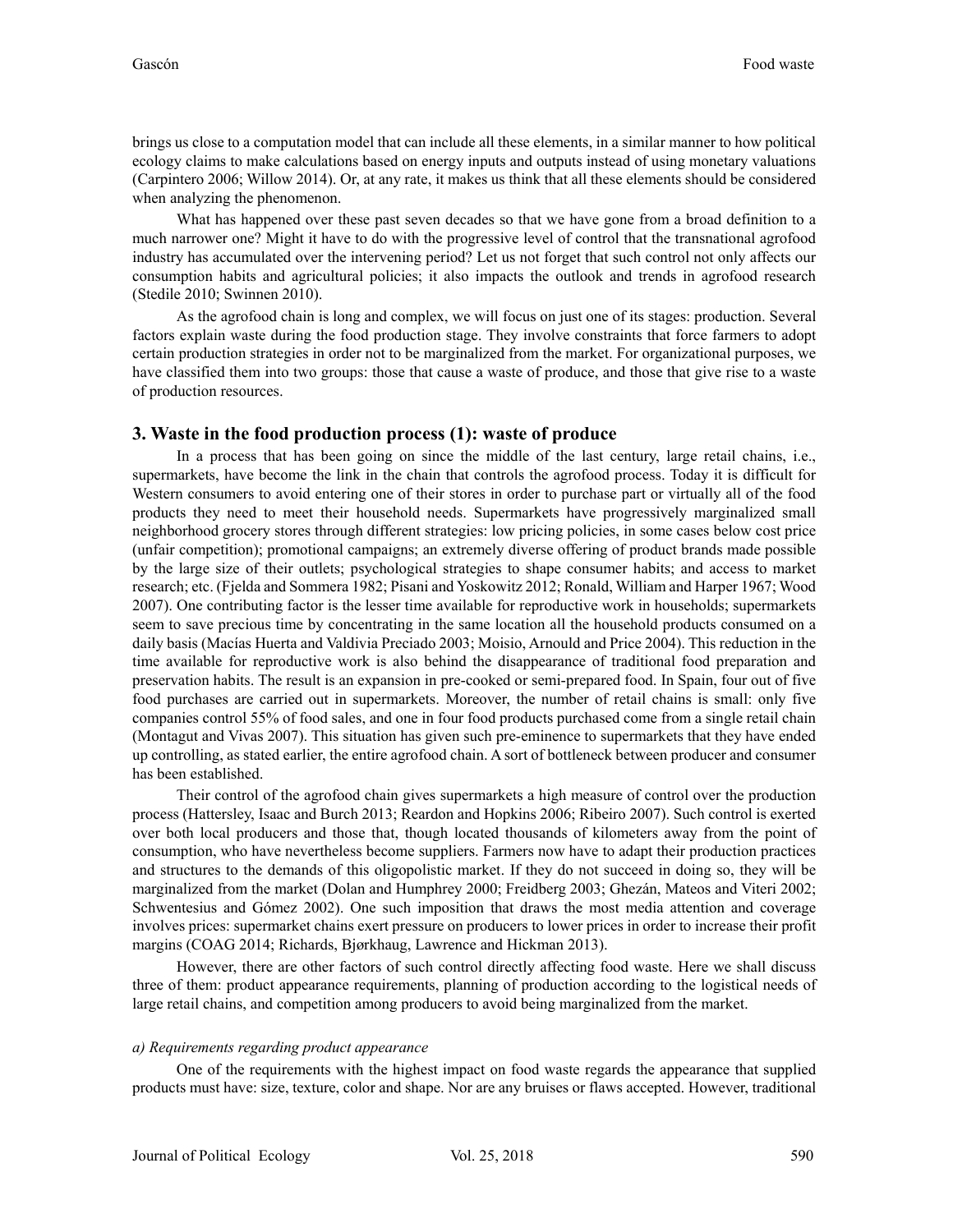peasant farming generates products of widely differing appearance, with a prevalence of small-sized items. A further requirement is that the product should be easy to handle and consume (fruit that easy to peel, seedless, etc.). In addition, products are often required to conform to hygiene and health standards that give excessive weight to organic contamination while minimizing the importance of chemical contamination (Binimelis, Escurriol and Rivera-Ferré 2012). All these requirements call for standardizing production methods (Gorenstein 1998; Prieto *et al.* 2008; Rimal 2008). Hence, in order to secure access to the market, farmers are forced to implement a certain technology package to ensure such standardization, characterized by the use of certain inputs: hybrid seeds or, more recently, genetically modified organisms, as well as pesticides, weedkillers, fungicides and industrial fertilizers. Farmers have no choice but to direct their efforts to producing uniform harvests with good-looking products that allow easy industrial handling. Moreover, the cost of such technology leads them to specialize in one or a few products.

However, despite the use of such technology and the efforts of producers, a substantial part of agricultural production does not meet the quality requirements imposed by large retailers. There is scant data on the quantities of perfectly wholesome products suitable for human consumption that are lost in the fields due to failure to conform to the required standards. This information is essential in order to avoid such waste. Tristram Stuart (2009), leader of the *Feeding the 5000* campaign, calculated that 25% to 40% of vegetable and market garden produce never reached the market due to such requirements (McGrath 2013). A study pending publication conducted by the authors of this article on fruit production in Lleida (Catalonia) reveals that 30% to 40% of stone fruit is rejected in the field due to failure to conform to the required standards (Gascón, Larrea, Ribas and Solà 2017). Along the same lines, Stuart pointed out that, in a study conducted by waste management company Biffa, it was calculated that in the UK between one third and half of fruit and vegetable produce was rejected in British fields. A study on British strawberries revealed that 10% to 30% of the strawberry harvest falls under the Class II, or non-marketable category, and is left to rot in the field (Warner, Tzilivakis and Lewis 2005).

These calculations are broad estimates and focus on specific products and territories. They do not allow for general extrapolation. Stuart (2009) complained of the scant interest in revealing such information. Devin and Richards (2018) pointed out that the supermarkets' corporate social responsibility policies call for concealing these figures and their own role in the process. Still, they reflect the magnitude of this phenomenon. Moreover, hygiene and health regulations make it hard for small and medium-sized producers to market rejected produce. For example, an organic farmer in Fraga, in Franja de Ponent (Aragón, Spain), a region renowned for its fruit produce, explained that he had been forbidden from making juice with the fruit he was unable to sell, as he did not have the facilities considered suitable and required by the applicable regulations. Building such facilities represented a cost that made low-volume juice production financially infeasible.

A major part of rejected produce is used in the production of organic fertilizers. For instance, British waste management company Biffa cut the amount of waste sent to landfills by frozen food companies employing its services by 21% thanks to the production of compost (Waste Management World 2013). It should be noted that scientific research aimed at enhancing the efficiency of this process has increased since the beginning of this century (e.g. Arancon *et al.* 2005; Awasthi *et al.* 2017; Kumar, Ou and Lin 2010; Lee *et al.* 2004). Indeed, the possibility is even being considered of using this resource to produce edible mushrooms (Rosales, Rodríguez Couto and Sanromán 2002). In such cases, the produce turned down by retailers is incorporated back into the production process. Other proposed projects call for generating energy from the resulting organic waste (Kiran *et al.* 2014; Yasin *et al.* 2013).

However, the outcome in terms of energy and nutrients does not appear to be positive. The cost of producing a wasted food item greatly exceeds the potential income resulting from its use as an agricultural input or as a source of energy. Although recycling reduces the nutrient loss caused by food waste (as well as management problems due to waste accumulation) it does not make up for it.

#### *b) Planning of production according to the interests and needs of large retailers*

'Lean manufacturing' is a corporate management strategy consisting in the removal or reduction of any deficiencies in the production/marketing chain that consume resources without creating value. Such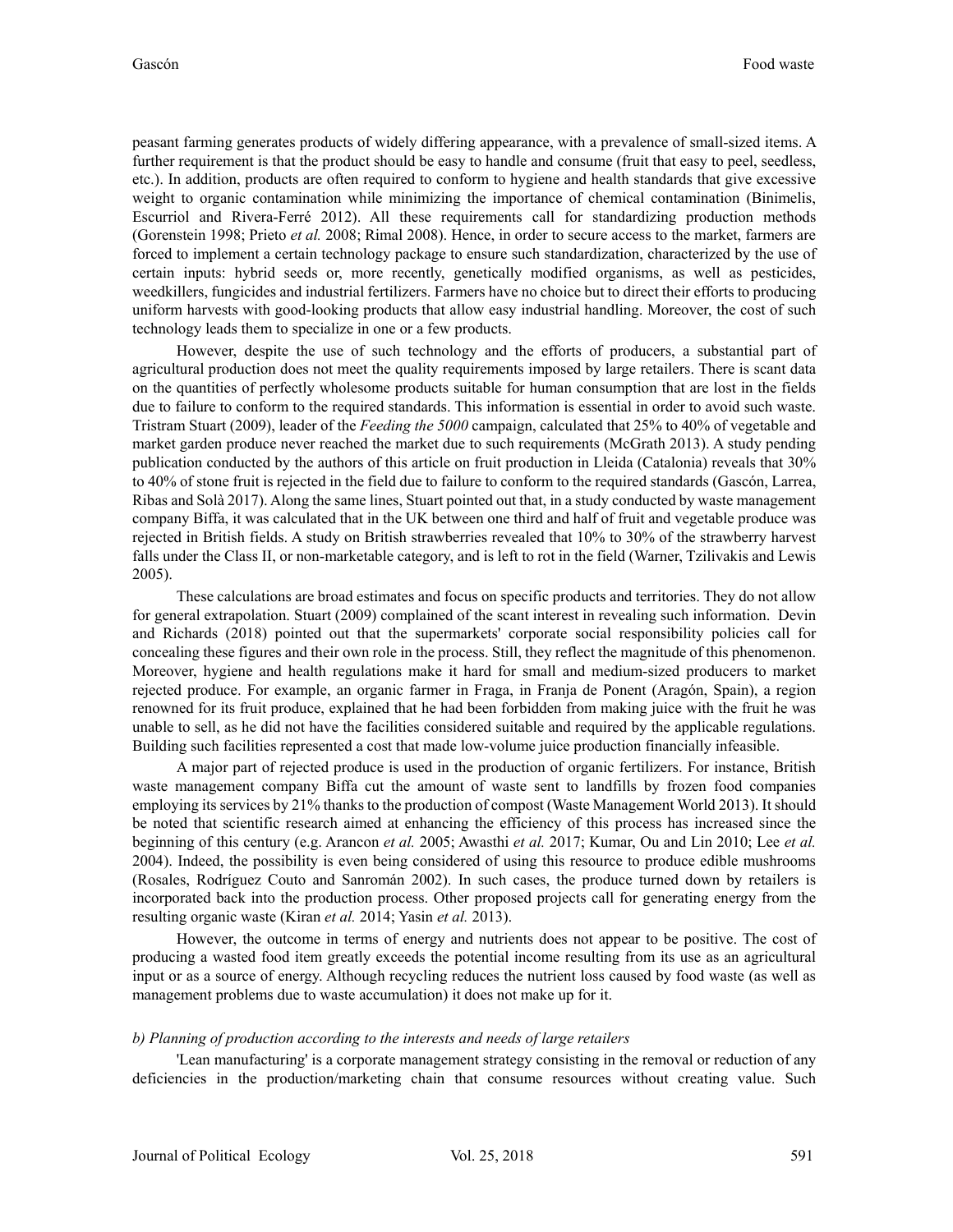deficiencies may involve product flaws, unnecessary goods transfers, excess processing, a piled up inventory, or overproduction. Large food retailers are looking into and implementing this management system for various purposes, including cutting down the restocking time for goods on sale or adjusting worker schedules. They are doing so with successful results, which are being replicated by different companies in the industry, and even in other sectors of the economy (Matusitz and Forrester 2009; Rajadell Carreras and Sánchez García 2010). However, no efforts are being made to apply lean manufacturing strategies that would allow the volumes requested from providers to be adjusted according to actual supermarket sales volumes. Why? We believe the reason is that this would not bring them any financial benefits. Or, better said, it would not lead to any reduction in their operating costs.

The oligopoly exerted by the major retailers in the agrofood chain allows them not only to impose their quality standards, as discussed earlier, but also to act as judges when it comes to deciding whether or not such standards are being met. This allows them to pass on to suppliers the consequences of their planning errors, or of their inability to efficiently manage such planning. All they have to do is apply their quality controls more or less rigorously as suits their needs. For instance, if the volume of a certain food item requested by the supermarket chain from its suppliers exceeds expected sales, it will apply more stringent control procedures, thereby allowing it to reject any surplus.

This strategy on the part of major retailers not only turns their planning errors into wasted food, it also encourages the production of food that, it is known beforehand, will end up being wasted. This is due, on the one hand, to the fact that supermarkets make no effort to improve their efficiency. It is an issue that generates zero cost to them, as they pass it on to the supplier. And on the other hand, it encourages a tendency to plan for a surplus; suppliers would rather end up with excess production than run the risk of a stock-out, which would result in the supermarket switching to another supplier or imposing the stiff penalty stipulated in its contract with the supplier. Even the risk of a poor harvest leads producers to plan their output in excess of contracted volumes. Hence, not only are perfectly healthy food items wasted because they do not match the appearance and size specifications set by the supermarket; there is also deliberate overproduction.

#### *c) Competing for access to the market*

As we have just discussed, farmers must grow products subject to the quality standards required of them, and in excess of contracted volumes, as a result of the major retailers' control over the market. But this is not the only reason behind overproduction. Another cause is the individual urge to maximize profit in a strongly competitive market. It is extremely unlikely that "the invisible hand" – that capacity for market selfregulation referred to by Adam Smith (2003) – should succeed in matching market demand with the decisions of millions of producers and reach an "equilibrium price" that really meets the needs and expectations of both consumers and suppliers. On the contrary, the fear of lagging behind, of not producing enough in a competitive market, drives producers constantly to increase their output. If farmer A achieves a greater increase in productivity, farmer B loses competitiveness and runs the risk of being marginalized from the market in the long run. This spiral is accelerated and incentivized by productivist public policies and by a growth-oriented ideology that colonizes mentalities.

This spiral has undesired effects, such as producer indebtedness. But the outcome that concerns us here is the risk of overproduction. Overproduction as a result of competitiveness and the application of industrial technology has taken place across the globe. Europe has been, and still is, an example of this. As a result of this process of scaling up production, the European Union started to face serious surplus farm production problems in the 1980s. For instance, production of sugar, wheat and milk stood at 140%, 124% and 118% respectively of European consumption needs (Serrano and Pinilla 2010). This led to excessive piling up of reserve stocks. It was no longer possible to place this surplus on the market, as it would have depressed farm prices below production costs, ruining farmers and destroying the production system in Europe. What to do then?

The European Union decided to replace the productivist agricultural matrix it had promoted since the 1960s with one that would integrate agriculture into broader economic and environmental objectives for the rural world. This new matrix was to be characterized by an adjustment of food production to internal demand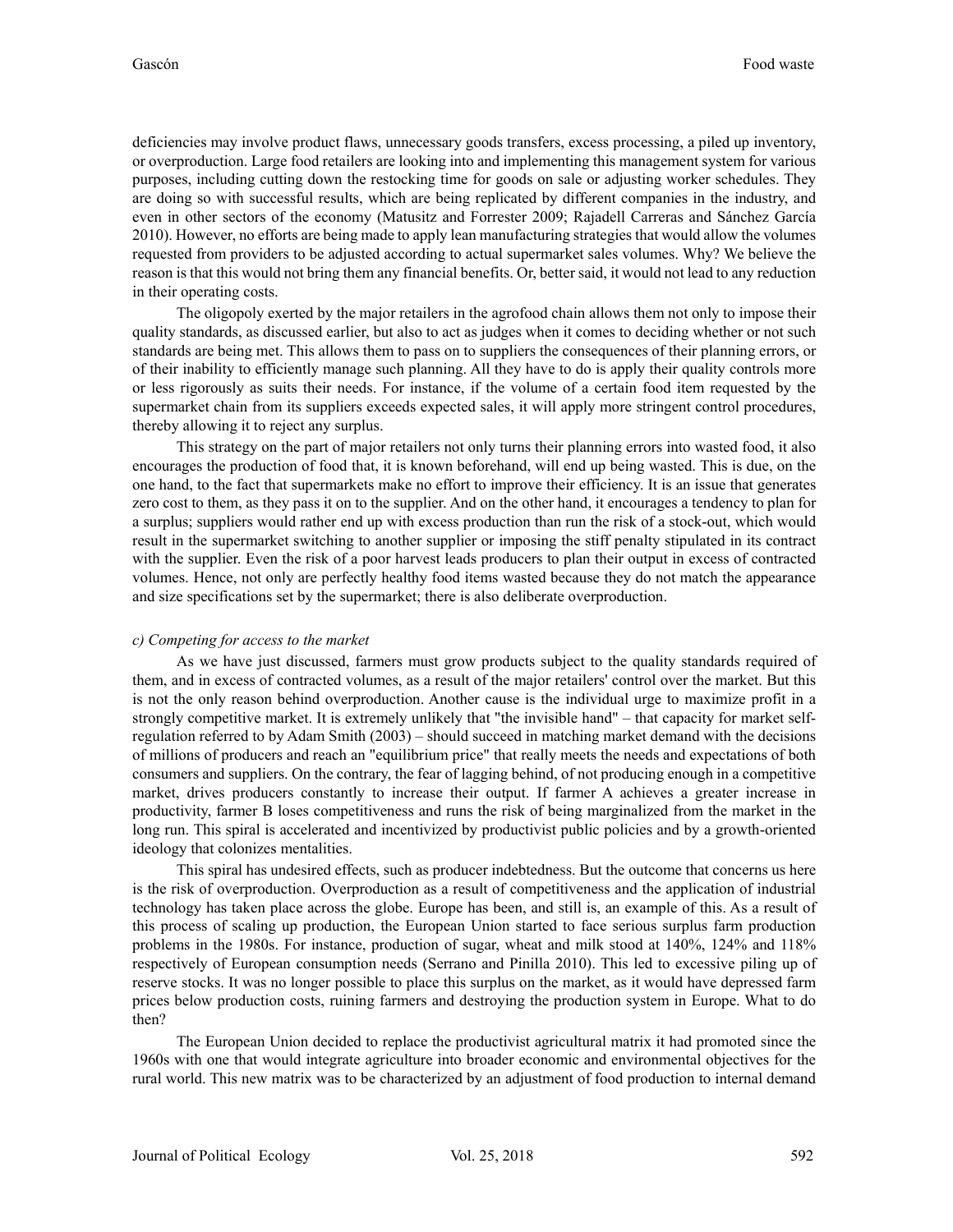(production quotas), progressive removal of public subsidies, greater environmental regulation of agriculture, and the incorporation of rural areas in the tertiary sector though tourism (Ilbery and Bowler 1998; Tangermann and Cramon-Taubadel 2013). As was forecast by David Harvey (1995), these post-productivist policies did not yield the expected results, or could not be fully implemented due to political pressures and the dependency on, and institutionalization of, the subsidy system. At best, such contradictions were resolved by introducing minimal environmental measures that did not change the development-driven logic of the model. This model has continued to generate major environmental impacts and contributes to the disappearance of small, familyrun farms that used to create jobs and drive the local economy, to the benefit of large agro-industrial corporations (Fritz 2011). Therefore, such policies give rise to a waste not only of material resources, but also of human ones: they lead to a "waste" of farmers – qualified specialists in the sustainable production of quality food.

Moreover, accession to the European Union by West European countries, with a strong rural and agricultural component, also led to rises in grain surpluses that had to be accepted in order to stop those economies from failing (Pouliquen 1998). Europe's solutions in order to get rid of such reserves ended up being, **firstly**, an artificial increase in exports. This caused the specter of dumping to become reality in many Globe South countries. In other words, parts the planet were flooded with cheap food (owing to the fact that a large part of its production cost was subsidized), thereby ruining local agricultural economies, which saw their markets flooded with foreign food products sold below production cost (Murphy, Lilliston and Lake 2005; Segrelles Serrano 2012; Sotomayor 1994). Formally, the European Union currently continues to generate surpluses, though in smaller quantities than in the 1980s. But what actually happens in practice is that exports have increased substantially, aided by this strategy: between 1988 and 2003, their volume doubled (Leguen de Lacroix 2004). By way of an example, Europe is the world's second-largest wheat exporter: between 2008 and 2011 it held a 17% share of the global market. Wheat producers in Kenya, a country where production resources (land, water, and labor) are much cheaper, were unable to withstand competition from cheap European wheat, which came in the form of flour through Egypt and the Republic of Mauritius. This situation caused local market prices to plummet by 30% at the beginning of this century. The steps taken by the Kenyan government to counter this situation did not succeed in allaying the pressure. As a result: a) local flour factories stopped buying locally grown wheat; b) many farmers went bankrupt or were forced to switch to other crops (corn, dairy production); c) this led to increased dependency on food exports, thereby aggravating Kenya's food sovereignty problem; and d) the European wheat market was strengthened (Fritz 2011).

The **second** solution was the destruction of part of the surplus stockpiles, i.e. perfectly edible food. While this step became necessary in order to stop European and extra-European producers from going under as a result of yet more cheap exports, it was essentially illogical from a social and environmental standpoint: overproduction was the result of European policies themselves and the technification they had promoted. Up to one third of the funds of operating programs through which the European Union subsidizes fruit and vegetable producers can be used to "withdraw" part of their production from the market in order to avoid falls in prices. The actual meaning behind the euphemism "withdraw" is destruction, green harvesting (before ripening) or abandoning the produce in the fields (Official Journal of the European Union 2007). The contradiction is flagrant if we consider that, under its productivist policies, the European Union may end up subsidizing the destruction of food whose production it has previously subsidized.

### **4. Waste in the food production process (II): waste of production resources**

As discussed earlier, Kling's definition of food waste extends to unnecessary use of agricultural resources ("… or the use of crops, livestock and livestock products in ways which return relatively little human food value"). What causes such misuse of resources?

Mainstream agricultural research has focused on productivity. Agroecology, however, has placed greater attention on the efficiency of agricultural systems or, in other words, on the appropriate (or inappropriate) utilization of available resources to produce food. This has provided it with tools to answer the question posed above. Agroecology has discovered that, while industrialized agriculture can increase food output volumes in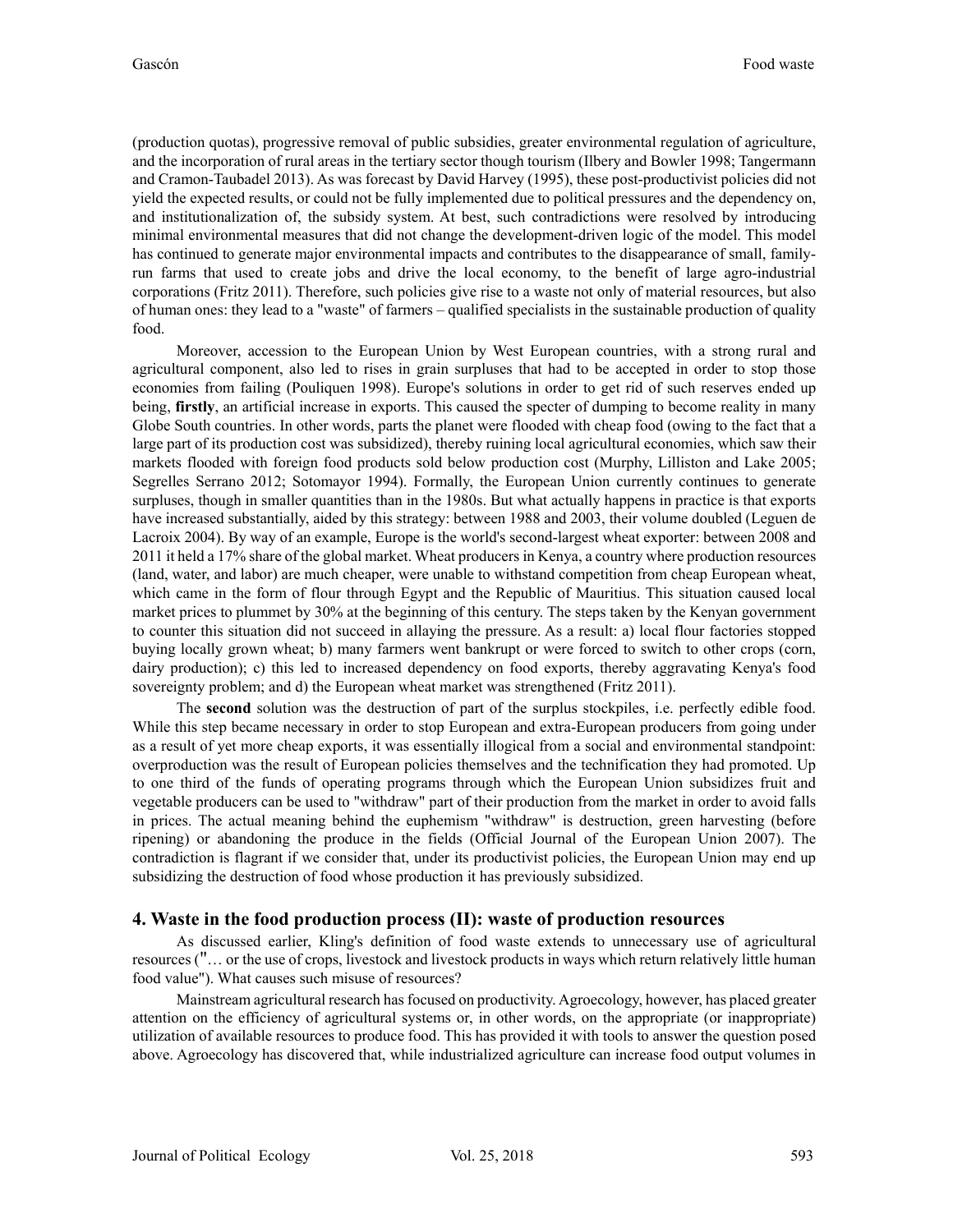the short term, this is usually achieved at the expense of implementing energy-inefficient models that can even put at risk the sustainability of available resources (Altieri 1995; Pimentel 2009).

The dominant agrofood model, based on a marketing process under the control of major retailers, drives producers toward **technological modernization**. As discussed earlier, product quality requirements (size, shape, color, etc.) force farmers to acquire certain technological packages. This is compounded by the volume and inventory demands imposed upon them by the retailers. Matching the agricultural cycle under the traditional production model with the level of demand from the mainstream market is hard to achieve. It is, however, possible to maintain a steady supply of products throughout the year with the appearance and other product specifications required by retail chains. But this calls for applying technology packages capable of overcoming the constraints imposed by the ecosystem and the agricultural cycle, thus replacing traditional harvests with standardized products. Industrial farming techniques are characterized by their ability to break away from the constraints of the agricultural cycle. By way of an example, the implementation of irrigation systems in dry farmlands allows two harvests to be obtained where only one was possible before. A further example is greenhouse technology, notably improved since the 1970s, which allows production regardless of existing weather and seasonal conditions.

The problem is that the adoption of these new technologies is not devoid of ill effects. On the one hand, it gives rise to radical changes in the social and economic structure of farming communities, which often ultimately marginalizes and impoverishes small and medium-sized farms and renders them more vulnerable. [2](#page-7-0) On the other hand, modern farming is characterized by strong environmental impacts: groundwater contamination caused by the use of synthesized chemicals, greenhouse gas emissions due to intensive use of fossil fuels, loss of biodiversity resulting from the narrower variety of seeds used, eutrophication of lake, river and marine systems due to contamination by nutrients originating from the use of synthesized fertilizers, spread of toxic species, disruption of the soil energy balance, etc. (Carson 1962; Cussó, Garrabou and Tello 2006; Tilman 1998).

The marketing model based on large retailers also imposes the need for **specialized production**. This arises in part from the need to acquire appropriate technology packages: each product or product family requires a specific technology package. It is, however, unthinkable for a small or medium-sized arm to acquire all the technology packages required for the diversified production it might wish to pursue. But the need for **specialized production** is above all due to the logistics requirements of the corporations supplied by a given farm: major retailers lack the capacity for, or any interest in, managing product diversification. One of the reasons is the required volume of supply. Large retail chains deal with high volumes, prompting them to seek specialized suppliers for each product, or brokers able to provide such a service. Their objective is to find the required quantity of each product on the doorstep of their warehouses, rather than having to bargain for small quantities with different producers and burden themselves with stock management issues. Therefore, the dominant agrofood marketing model tends to drive its suppliers toward specialization. Those who do not specialize cannot be suppliers to these corporations, and are therefore marginalized from the mainstream food market.

Specialization deepens the financial vulnerability of farms. On the one hand, as they specialize their production and lose market share in their traditional markets, they end up relying on just one (or a few) customers. On the other hand, reliance on a single product makes them highly dependent on the – always volatile – market price for that product. To this financial risk must be added the fact that specialization calls for using greater quantities of synthesized agricultural inputs (fertilizers, pesticides, fungicides, etc.). This is

<span id="page-7-0"></span><sup>&</sup>lt;sup>2</sup> As this model favors monocrop farming in order to meet demand from a global market, economies of scale come into play. This promotes farmland concentration, and also water concentration, given the water-intensive nature of this production model. Public policies, steeped in the principles of the Green Revolution since World War II, supported largescale producers through various strategies, ranging from the reduction of taxes on agro-industrial inputs to direct subsidies to producers. Small farmers, marginalized from this aid granted to large-scale agricultural production, were barred from access to the market: they were unable to compete with subsidized industrial producers. Where small and medium-sized farmers incorporated the new technologies, they found themselves increasingly dependent on industrial inputs, the price of which tended to rise. Moreover, such technology was expensive; many peasants had to indebt themselves for life in order to acquire and maintain it. The bottom line was that the model benefitted large-scale producers, while peasant poverty rose (Bretón 2010; Lappé, Collins and Rosset 1998; Shiva 1991).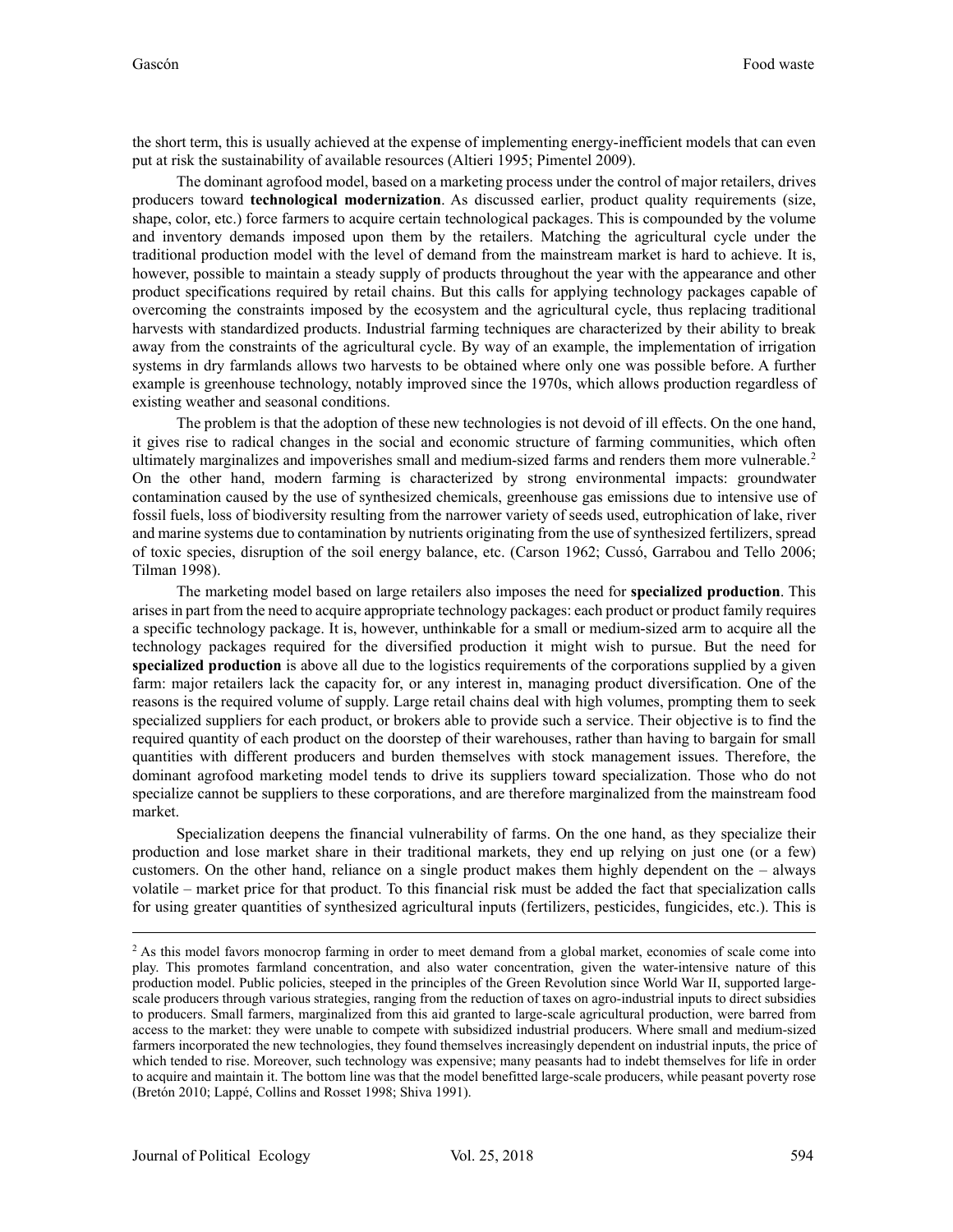due to the fact that the replenishment of soil nutrients is harder to achieve when one abandons traditional techniques such as crop rotation and association, characteristic of a diversified production model. A further reason is that plagues and diseases spread more easily when diversity is reduced, as pathogens tend to be highly specialized (Altieri and Nicholls 1994; Toledo and Barrera-Bassols 2008). The use of such industrial products can have adverse effects on soil nutrient balance and groundwater quality, thereby reducing a farm's productivity in the medium and long term (Garrabou Segura, Tello and Olarieta 2010; Marx 1986[1867]; Shiva 2005).

This industrial, productivist food production model is characterized by a considerable waste of agricultural resources. On the one hand, it generates **nutrient waste**. The crops generate biomass in the form of residue (pruning, stems, hay, leaves, etc.), while livestock production also generates residue with high nutrient content (manure). In diversified production models (peasant farming), these crop residues are incorporated back into the agricultural cycle by converting them into an input (fertilizer), either by plowing them back into the soil in preparation for the next harvest or by composting. This allows the nutrients in the soil to be replenished (Quenum *et al.* 2008; Norton and Reid 2013), as well as the preservation of the microfauna that plays a part in the production process (Julca-Otiniano *et al.* 2006). However, in the industrial production model, crop residues become waste. There is no use for all that biomass. In fact, it is seen as a nuisance, which even leads to its destruction by burning; this is also supposed to destroy weed seeds. Specialized production has no capacity for, or interest in, managing these resources, and therefore disposes of them. The replenishment of soil nutrients is achieved through the application of industrial, generally synthesized, fertilizers (Garrabou Segura, Tello and Olarieta 2010; McNeill and Winiwarter 2004; Tello Aragay 2004).

In some cases industrial production does make use of crop residue, but in an inefficient manner. For example, in the vast soya plantations in the Southern Cone the practice of "direct seeding" has become widespread. This involves spreading the seeds directly over the residue from the previous harvest without turning over the soil. Crop residue helps preserve soil moisture and reduce rain erosion. However, this use of residue without any preparation or tilling causes weeds and infestations to spread with greater virulence, requiring vast quantities of agrochemicals to fight them (Reboratti 2010).

This results in an energy-inefficient production model that converts large volumes of nutrients generated by the agricultural process into waste. The volume of agricultural waste that the industrial production model is unable to incorporate back into the agricultural cycle is so huge that its use as biofuel is being proposed in certain scientific circles (Lal 2005). Oscar Carpintero and José Manuel Naredo (2006) have calculated that industrial production methods give rise to a high energy deficit in Spanish agriculture. Specifically, they note that, in energy terms (i.e., kilocalorie calculations), the use of fertilizers (input) tripled between 1977 and 2000, while the rise in production (output) over that period only reached around 34%. It should be recalled that the industrialization of agriculture is an imposition by the mainstream food marketing and distribution system.

Mention should likewise be made of the **waste of fertile soil** under the industrial agrofood model. For instance, monocrop production relies on large-scale use of machinery, which leaves out areas where it is unable to operate (uneven terrain, for example). These are areas that peasant farming, which operates on a small scale and is labor intensive, does make use of. But where soil waste becomes more evident is in regard to loss of fertility. This is how the nonprofit organization GRAIN explains the disastrous impacts of the agro-industrial model on agricultural soils:

According to a wide range of studies, agricultural soils in Europe and the United States have lost, on average, 1-2 percentage points of organic matter in the top 20-50 cm. This figure may well be an underestimate, as most often the point of comparison is the organic matter level in the early twentieth century, when many soils had already been subjected to industrialised processes, and could have already lost large amounts of organic matter. Some soils in the agricultural mid-west in the USA contained 20 per cent carbon in the 1950s, and are now down to a mere 1-2 per cent. Studies in Chile, Argentina, Brazil, South Africa, and Spain report losses of up to 10 percentage points. Data provided by researchers of the University of Colorado indicate that the world average for organic matter loss in cultivated land is 7 percentage points. (GRAIN 2012: 115).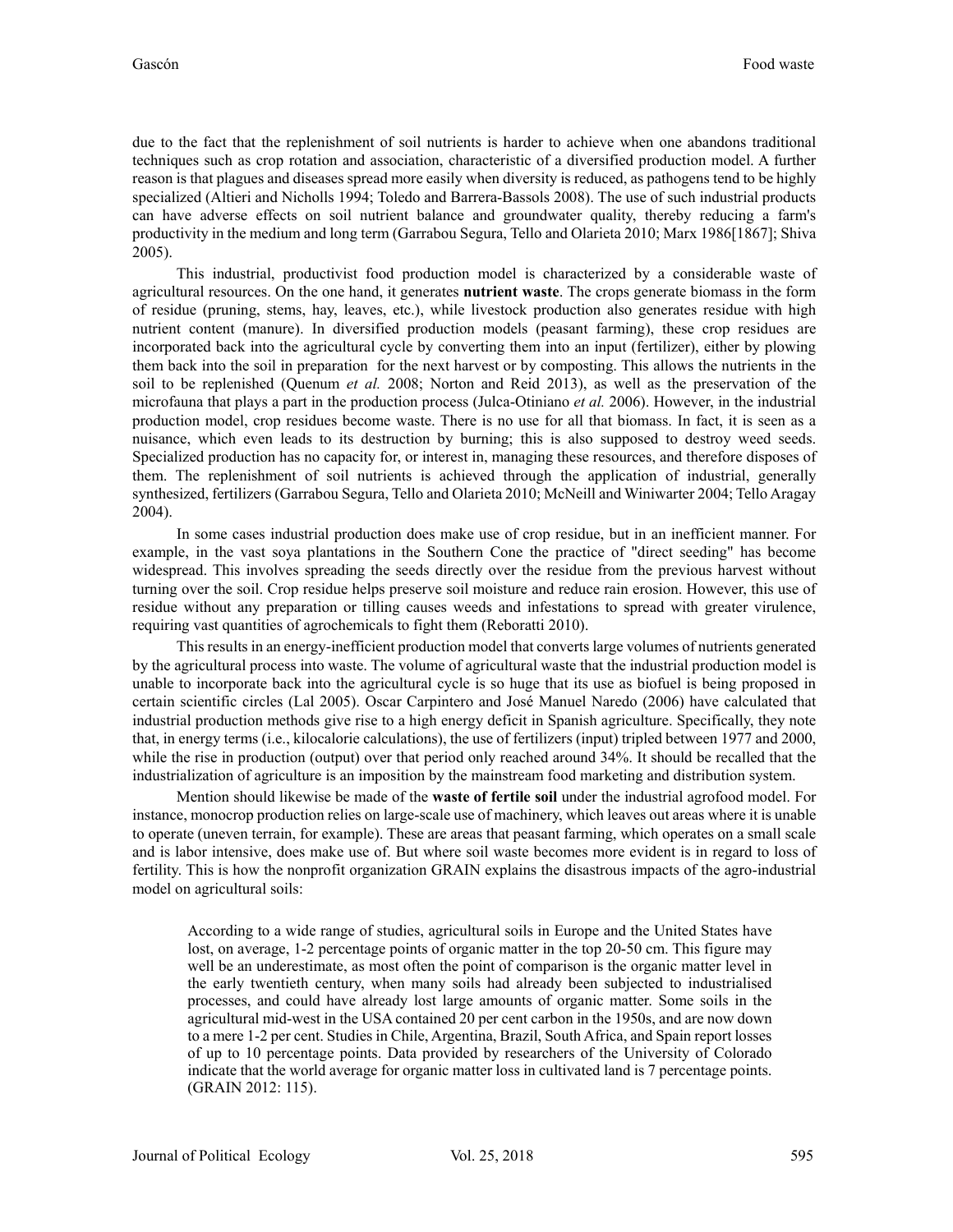In some instances, this loss of fertile soils has been swift and dramatic, as in the case of the Dust Bowl that devastated the North American Great Plains in the 1930s. Although the immediate cause was a severe drought, the root cause of the crisis lay in the use of inappropriate farming practices. The farmers that colonized that territory were driven toward the modernization and monocrop exploitation of their farms by the strong demand for wheat originated by World War I. Finally, over a number of years, great sandstorms blew away the fertile topsoil in the Great Plains and turned them into a desert (Phillips 1999; Worster 1979).

Fertile soil waste and food waste are closely related phenomena. The large amounts of food discarded in the marketing/consumption chain are a vector that impacts on the destruction of forests, pastures and marshlands. Efficient consumption of the food produced would slow down the advance of the agricultural frontier. A study conducted in Sweden revealed that just the food waste in public institutions serving food represented 1.5% of the country's farmland (Engström and Carlsson-Kanyama 2004).

### **5. Conclusions**

Let us return to the two definitions with which we started the article. In the introduction we saw that the primary differentiating element between them is the unit of computation. Conventionally, units of mass and currency are used to assess food waste. But evaluating food waste in financial or volume terms rather than in terms of energy or nutrients, as suggested by Kling's definition and called for by political ecologists, excludes from analysis a substantial part of the problem. This is because lost resources cannot always be boiled down to dollars or tons.

In fact, what should otherwise be considered losses can even be represented as profits. Let us consider, by way of an example, a process to which we have referred earlier: the reuse of farm produce rejected in the field as a raw material for making compost. As demand has risen for certified organic food products, production of organic fertilizer has soared. Part of the produce that never enters, or is discarded from, the agrofood chain is used for this purpose. If we performed our calculation in terms of units of mass, the process might appear to be balanced: one ton of rejected food is converted into one ton of raw material used to make premium quality compost. We would seem to have full compensation. If our figures were based on currency units, we might even get the impression that the process is financially profitable: it generates an income that the farm will consider as net profit if the production cost and operating costs booked for the harvest have been applied to the produce that entered the food chain.

However, an analysis from a political ecology standpoint, based on energy or nutrient units, provides a very different perspective: we now find that the cost (in nutrients and energy) of producing a wasted food item greatly exceeds the benefit (in nutrients and energy) we can get back from it as an agricultural or energy input. The cost in terms of the energy and nutrients involved in the production of an apple greatly exceeds the energy and nutrients we get back from it as fertilizer. The energy and nutrient balance is negative. Composting reduces the shortfall in nutrients and energy resulting from food waste, but it is far from making up for it (Gascón 2018; Montagut and Gascón 2014). Consideration must also be given to the cost of the externalities, such as greenhouse gas emissions, among others, involved in producing, not to mention disposing of, food that is not consumed (Berners-Lee, Howard, Moss, Kaivanto and Scott 2011; Moult, Allan, Hewitt and Berners-Lee 2018).

Calculating food waste in terms of nutrients and energy flows allows us to go beyond a reductionist perspective of the food waste phenomenon. However, this approach is not devoid of difficulties. One such obstacle is the fact that the accounting tools developed over decades and centuries by economists (and the disciplines that analyze the agrofood industry in a conventional manner) reduce any economic activity to currency or mass units. A further obstacle is the fact that official statistics are generated on the basis of such conventional tools. How can a researcher approach the phenomenon of food waste from a broad, 'Klingian' perspective without suitable tools and primary data? It is a daunting challenge. Besides having to deal with skewed and inaccurate food statistics (Contreras Hernández 1996), our researcher would be faced with the task of developing such instruments and starting the process of compiling such data. Writing the present article required facing such limitations, using tangential data in some cases and extrapolating data in others. However,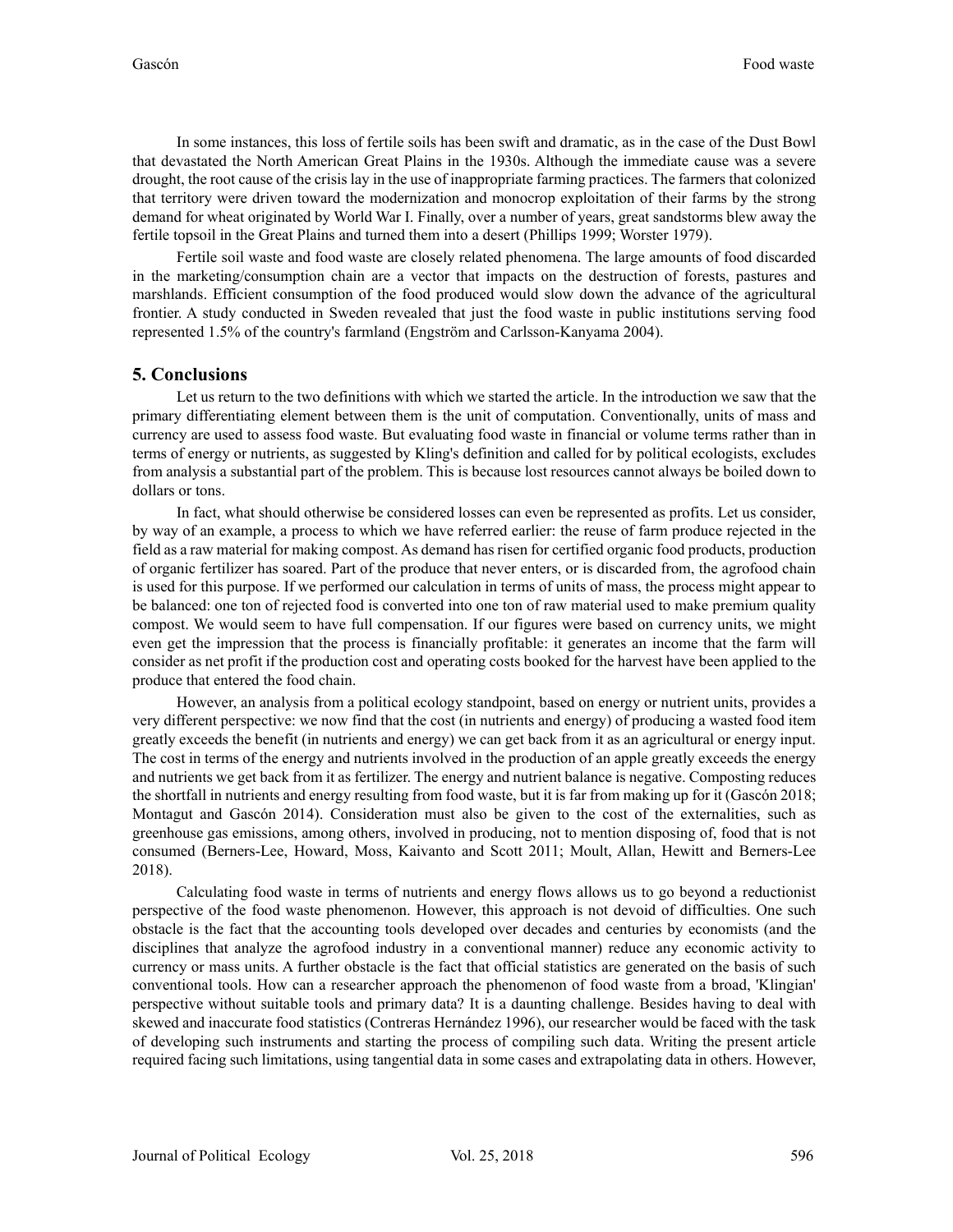it is a line of research that needs to be pursued: food waste is too big and prominent an issue to be sidelined. Moreover, it features increasingly in the social, political and scientific agenda on food.

In order to break away from the prevailing reductionist outlook in the analysis of food waste, we need to acknowledge that conventional accounting systems do not reflect all the economic processes. In fact, they tend to fall into the trap of evaluating what can be measured, instead of measuring what needs to be evaluated. This is a more deeply ingrained trend when agricultural economics is involved. For instance, a substantial part of global food production takes place in peasant farms and goes to self-consumption (Weis 2007). However, for mainstream economics this reality does not exist, as it does not go through the market. The phenomenon of food waste exemplifies the Bourdieuan notion that the discipline of economics not only fails to describe reality, but makes an abstraction by dissociating a particular category of social practices. Such abstraction allows it to present alleged ideas as universal truths that legitimize the structure of society (Bourdieu 2000).

Lastly, we have mentioned that the FAO considers that the overproduction and waste of food is the result of logistical irrationality and inadequate technological development, which does not allow the actors forming part of the agrofood channel to establish suitable coordinated strategies. But we have also seen that the decision by a supermarket chain of contracting for 110 tons with the supplier when it expects it will only need 100 tons is a logical strategy suited to the operation of the industrial agrofood chain: the retailer thereby ensures the absence of stock-outs, and knows that it has enough power to burden the supplier with any surplus it may finally not require (contending, for instance, that the excess quantity does not meet the required quality standards). When that supplier schedules its production to obtain 120 tons instead of the 110 tons contracted with the supermarket chain, that is because it would rather produce in excess than fail to reach the agreed production target as, owing to the existing power balance, the consequences it would have to face for breach of contract would be extremely severe. The decisions of each actor in the agrofood chain are not irrational or due to poor logistics. The irrationality lies in the agrofood model. It is the model itself that causes them to adopt such strategies, which are entirely rational for their individual interests, in pursuit of which they operate an appropriate logistics and technological system.

Therefore, the root cause of this phenomenon lies not in logistics and technology factors, nor in the voraciousness of individuals, but in the dominant agro-industrial model and the unequal power relationship that characterizes it (O'Brien 2012). The problem and the solution are, above all, political. A Klingian analysis of food waste (i.e., in energy terms) may help to reveal this.

### **References**

- Altieri, M.A. and C. Nicholls. 1994. *Biodiversity and pest management in agroecosystems.* New York: Food Products Press.
- Altieri, M.A. 1995. *Agroecology: the science of sustainable agriculture*. London: CABI.
- Arancon, N.Q., C.A. Edwards, R. Atiyeh and J.D. Metzger. 2005. [Effects of vermicomposts produced from](https://pdfs.semanticscholar.org/4d44/e4405f1195a37f42f95e75198477f63ad84f.pdf)  [cattle manure, food waste and paper waste on the growth and yield of](https://pdfs.semanticscholar.org/4d44/e4405f1195a37f42f95e75198477f63ad84f.pdf) peppers in the field. *Pedobiologia* 49(4): 297-306.
- Awasthi, S.K., [J.W.C. Wong,](https://www.sciencedirect.com/science/article/pii/S0960852417321752?via%3Dihub#!) [J. Li,](https://www.sciencedirect.com/science/article/pii/S0960852417321752?via%3Dihub#!) [Q. Wang,](https://www.sciencedirect.com/science/article/pii/S0960852417321752?via%3Dihub#!) [Z. Zhang, S.](https://www.sciencedirect.com/science/article/pii/S0960852417321752?via%3Dihub#!) [Kumar](https://www.sciencedirect.com/science/article/pii/S0960852417321752?via%3Dihub#!) and [M.K. Awasthi.](https://www.sciencedirect.com/science/article/pii/S0960852417321752?via%3Dihub#!) 2017. Evaluation of microbial dynamics during post-consumption food waste composting. *Bioresource Technology* 251: 181-188.
- Berners-Lee, M., D.C. Howard, J. Moss, K. Kaivanto and W.A. Scott. 2011. Greenhouse gas footprinting for small businesses—the use of input–output data. *Science of the Total Environment* 409(5): 883-891.
- Binimelis, R., V. Escurriol and M.G. Rivera-Ferré. 2012. *Soberanía alimentaria: transformación artesanal y equidad de género*. Bilbao: Mundubat.
- BIO Intelligence Service. 2012. *[Preparatory study on food waste across EU 27](http://ec.europa.eu/environment/eussd/pdf/bio_foodwaste_report.pdf)*. Technical Report 2010 054. Brussels: European Commission.
- Bourdieu, P. 2000. *Les structures sociales de l'économie*. Paris: Éditions du Seuil.
- Bretón, V. 2010. La tenaz persistencia de la subnutrición o los límites del desarrollo. In Bretón, V. (ed.) *Saturno devora a sus hijos: miradas críticas sobre el desarrollo y sus promesas*. Barcelona: Icaria. Pp. 197-243.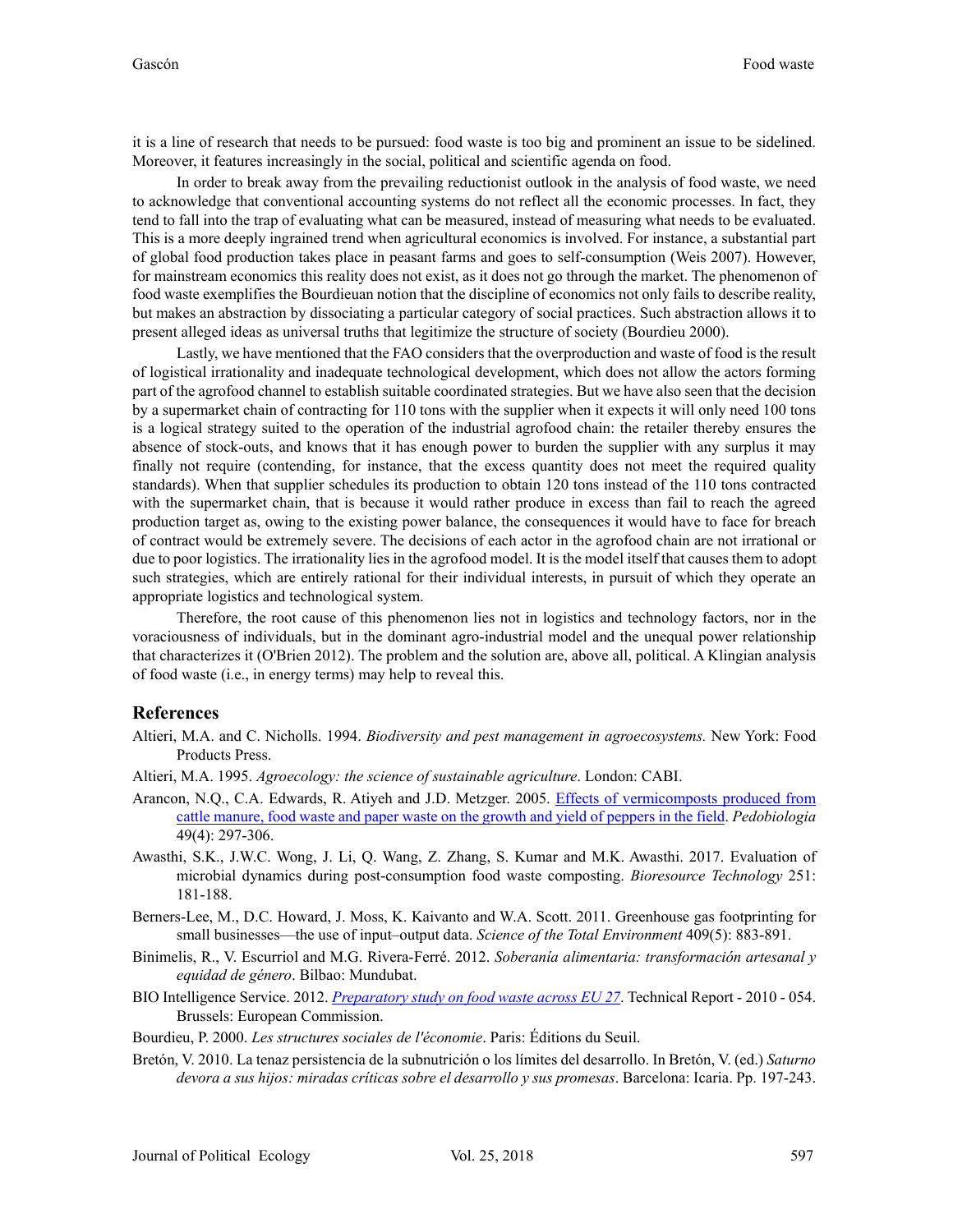- Cadieux, K.V. and R. Slocum. 2015. [What does it mean to](http://dx.doi.org/10.2458/v22i1.21076) *do* food justice? *Journal of Political Ecology* 22(1): 1-26.
- Carpintero, O. 2006 *La bioeconomía de Georgescu-Roegen*. Madrid: Montesinos.
- Carpintero, O. and J.M. Naredo. 2006. [Sobre la evolución de los balances energéticos de la agricultura](http://repositori.uji.es/xmlui/handle/10234/161678)  [española, 1950-2000.](http://repositori.uji.es/xmlui/handle/10234/161678) *Historia Agraria* 40: 531-554.
- Carson, R.L. 1962. *Silent spring*. Boston: Houghton Mifflin.
- COAG. 2014. *Anuario Agrario 2014: el campo, puerta abierta al futuro*. Madrid: COAG.
- Contreras Hernández, J. 1996. Estadísticas y pautas de consumo: ¿Sabemos realmente lo que comemos? In Medina, F.X. (ed.). *La alimentación meditarránea: historia, cultura, nutrición*. Barcelona: Icaria. Pp. 137-162.
- Cussó, X., R. Garrabou, and E. Tello. 2006. Social metabolism in an agrarian region of Catalonia (Spain) in 1860–1870: flows, energy balance and land use. *Ecological Economics* 58(1): 49-65.
- Devin, B. and C. Richards. 2018. Food waste, power, and corporate social responsibility in the Australian food supply chain. *Journal of Business Ethics* 50(1): 199-210.
- Dolan, C. and J. Humphrey. 2000. Governance and trade in fresh vegetables: the impact of UK supermarkets on the African horticulture industry. *The Journal of Development Studies* 37(2): 147-176.
- Engström, R. and A. Carlsson-Kanyama. 2004. Food losses in food service institutions: examples from Sweden. *Food Policy* 29(3): 203-213.
- Fjelda, C.R. and R. Sommera. 1982. Regional-seasonal patterns in produce consumption at farmers' markets and supermarkets. *Ecology of Food and Nutrition* 12(2): 109-115.
- Freidberg, S. 2003. [Cleaning up down South: supermarkets, ethical trade and](https://susannefreidberg.weebly.com/uploads/1/6/5/6/16560544/cleaningup.pdf) African horticulture. *Social and Cultural Geography* 4(1): 27-43.
- Freidberg, S. 2004. [The ethical complex of corporate food power.](https://susannefreidberg.weebly.com/uploads/1/6/5/6/16560544/ethicalcomplex.pdf) *Environment and Planning D: Society and Space* 22(4): 513-531.
- Freidberg, S. 2007. [Supermarkets and imperial knowledge.](https://susannefreidberg.weebly.com/uploads/1/6/5/6/16560544/impknowledge.pdf) *Cultural Geographies* 14(3): 321-342.
- Freidberg, S. 2017. [Big food and little data: the slow harvest of corporate food supply chain sustainability](https://susannefreidberg.weebly.com/uploads/1/6/5/6/16560544/big_food_and_little_data_freidberg.pdf)  [initiatives.](https://susannefreidberg.weebly.com/uploads/1/6/5/6/16560544/big_food_and_little_data_freidberg.pdf) *Annals of the American Association of Geographers* 107(6): 1389-1406.
- Fritz, T. 2011. *[Globalising hunger: food security and the](https://www.tni.org/en/paper/globalising-hunger) EU's Common Agricultural Policy*. Berlin: Transnational Institute, Ecologistas en Acción, FCCL, Védegylet.
- Garrabou Segura, R., E. Tello and J.R. Olarieta. 2010. La reposición histórica de la fertilidad y el mantenimiento de las capacidades del suelo, un elemento fundamental de las buenas prácticas agrícolas y su sostenibilidad. In Garrabou Segura, R. and M. González de Molina (eds.) *La reposición de la fertilidad en los sistemas agrarios tradicionales.* Barcelona: Icaria. Pp. 23-38.
- Gascón, J. 2018. Comida no comida. Un análisis del desperdicio de alimentos desde la agroecología. In Observatorio de la Alimentación (ed.). *Polisemias de la alimentación: salud, desperdicio, hambre y patrimonio*. Barcelona: Universitat de Barcelona.
- Gascón, J., C. Larrea, J. Ribas and C. Solà. 2017. *Estudi preliminar sobre el malbaratament en la producció de fruita d'os a la província de Lleida*. Barcelona, Observatori de l'Alimentació - Universitat de Barcelona (unpublished).
- Ghezán, G., M. Mateos and L. Viteri. 2002. Impact of supermarkets and fast–food chains on horticulture supply chains in Argentina. *Development Policy Review* 20(4): 389-408.
- Gille, Z. 2012. From risk to waste: global food waste regimes. *The Sociological Review* 60(2): 27-46.
- Gorenstein, S. 1998. Sector agroalimentario: las relaciones industria/gran distribución. *Desarrollo Económico* 38(149): 457-476.
- GRAIN. 2012. *The great food robbery: how corporations control food, grab land and destroy the climate*. Cape Town: Pambazuka Press.
- Gustavsson, J., C. Cederberg and U. Sonesson. 2011. *Global food losses and food waste*. Roma: FAO.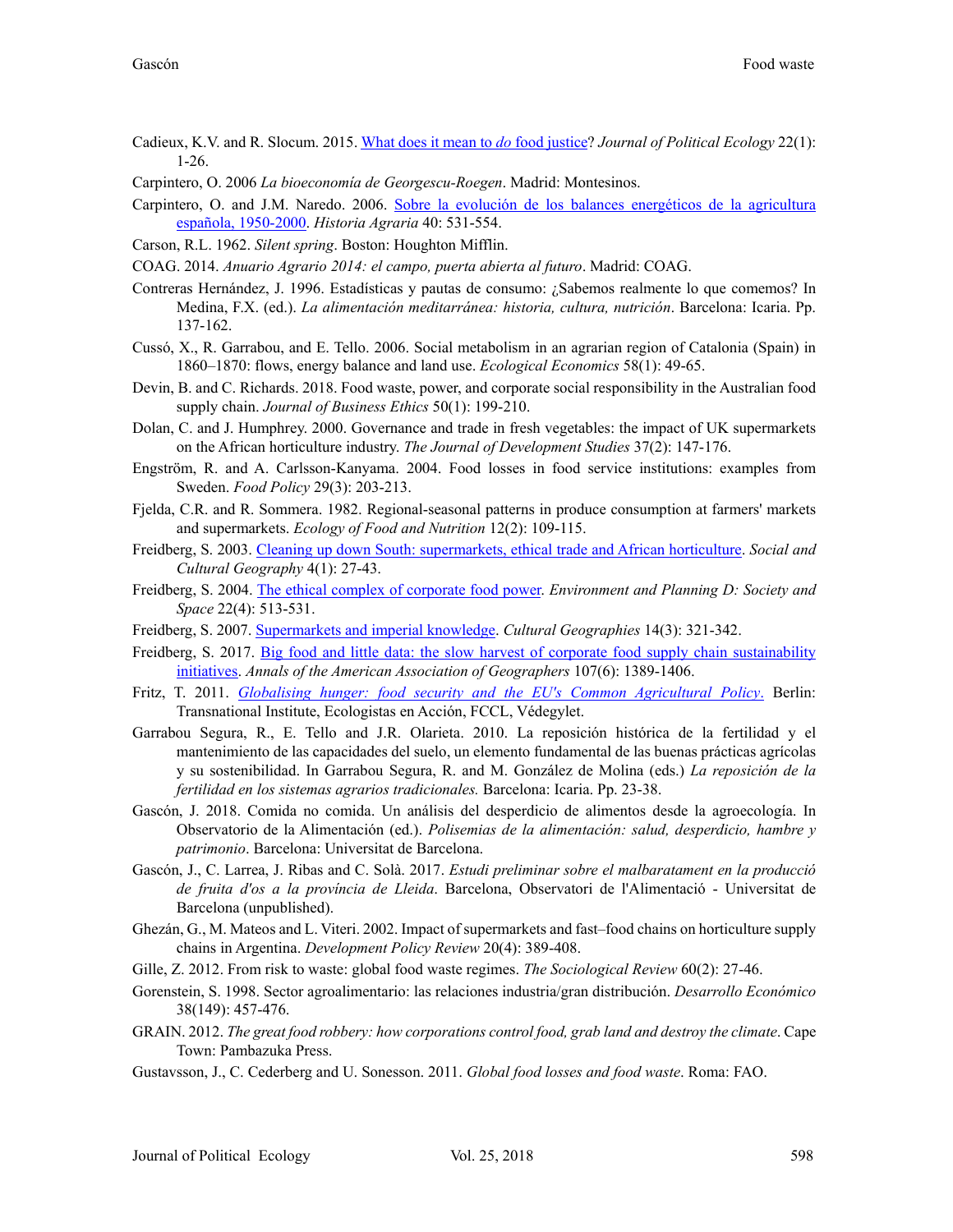- Harvey, D.R. 1995. European Union cereals policy: an evolutionary interpretation. *Australian Journal of Agricultural and Resource Economics* 39(3): 193-217.
- Hattersley, L., I. Bronwyn and D. Burch. 2013. Supermarket power, own-labels, and manufacturer counterstrategies: international relations of cooperation and competition in the fruit canning industry. *Agriculture and Human Values* 30(2): 225-233.
- Holt-Giménez, E. 2011. *Food movements unite! Strategies to transform our food systems*. Oakland: Food First Books.
- Ilbery, B. and I. Bowler. 1998. From agricultural productivism to post-productivism. In Ilbery, B. (ed.) *The geography of rural change*. Essex: Pearson. Pp. 57-84.
- Julca-Otiniano, S., L. Meneses-Florián, R. Blas-Sevillano and S. Bello-Amez[. La materia orgánica: importancia](https://www.uv.mx/personal/tcarmona/files/2010/08/Julca-et-al-2006.pdf)  [y experiencia de su uso en la agricultura](https://www.uv.mx/personal/tcarmona/files/2010/08/Julca-et-al-2006.pdf)**.** *Idesia* 24(1): 49-61.
- Kiran, E.U., A.P. Trzcinskia, W.J. Nga and D. Yu Liu. 2014. Bioconversion of food waste to energy: a review. *Fuel* 134: 389-399.
- Kling, W. 1943. Food waste in distribution and use. *American Journal of Agricultural Economics* 25(4): 848- 859.
- Kumar, M., Y.-L. Ou and J.-G. Lin. 2010. Co-composting of green waste and food waste at low C/N ratio. *Waste Management* 30(4): 602-609.
- Lal, R. 2005. World crop residues production and implications of its use as a biofuel. *Environment International* 31(4): 575-584.
- Lappé, F.M., J. Collins and P. Rosset. 1998. *World hunger: twelve myths*. New York: Grove Press.
- Lee, J.-J., R.D. Park, Y-W. Kim, J.-H. Shim, D.H. Chae, Y-S. Rim, B-K. Sohn, T-H. Kim and K.Y. Kim. 2004. Effect of food waste compost on microbial population, soil enzyme activity and lettuce growth. *Bioresource Technology* 93(1): 21-8.
- Leguen de Lacroix, E. 2004. *The Common Agricultural Policy explained*. Germany: European Commission Directorate General for Agriculture.
- Macías Huerta, M.C. and C. Valdivia Preciado. 2003. [Cambio de hábitos de consumo femenino en la zona](http://sincronia.cucsh.udg.mx/huertaprim03.htm)  [metropolitana de Guadalajajara, Jalisco, México.](http://sincronia.cucsh.udg.mx/huertaprim03.htm) *Sincronía* 26.
- Martínez Alier, J. 1994. *De la economía ecológica al ecologismo popular*. Barcelona: Icaria.
- Martinez Alier, J. 2004. Political ecology, distributional conflicts, and economic incommensurability. In Redclift, M. (ed.) *Sustainability: critical concepts in the social sciences*. London: Routledge. Pp. 395- 415.
- Marx, K. 1986 [1867]. C*[apital: a critique of political economy: the process of production of capital. Vol. 1.](https://www.marxists.org/archive/marx/works/download/pdf/Capital-Volume-I.pdf)*  Moscow: Progress.
- Matusitz, J. and M. Forrester. 2009. Successful glocalization practices: the case of Seiyu in Japan. *Journal of Transnational Management* 14(2): 155-176.
- McGrath, M. 2013. UK supermarkets reject 'wasted food' report claims. *BBC News* (January 10). [accessed December 19 2017]<http://www.bbc.com/news/uk-20968076>
- McNeill, J.R. and V. Winiwarter. 2004. Breaking the sod: humankind, history, and soil. *Science* 304(5677): 1627-1629.
- Moisio, R., E.J. Arnould and L.L. Price. 2004. Between mothers and markets: constructing family identity through homemade food. *Journal of Consumer Culture* 4(3): 361-384.
- Mol, A.P. and H. Bulkeley. 2002. Food risks and the environment: changing perspectives in a changing social order. *Journal of Environmental Policy and Planning* 4(3): 185-195.
- Montagut, X. and J. Gascón. 2014. *Alimentos desperdiciados: un análisis del derroche alimentario desde la soberanía alimentaria*. Barcelona: Icaria.
- Montagut, X. and E. Vivas (eds.). 2007. *Supermercados, no gracias: grandes cadenas de distribución: impactos y alternativas*. Barcelona: Icaria.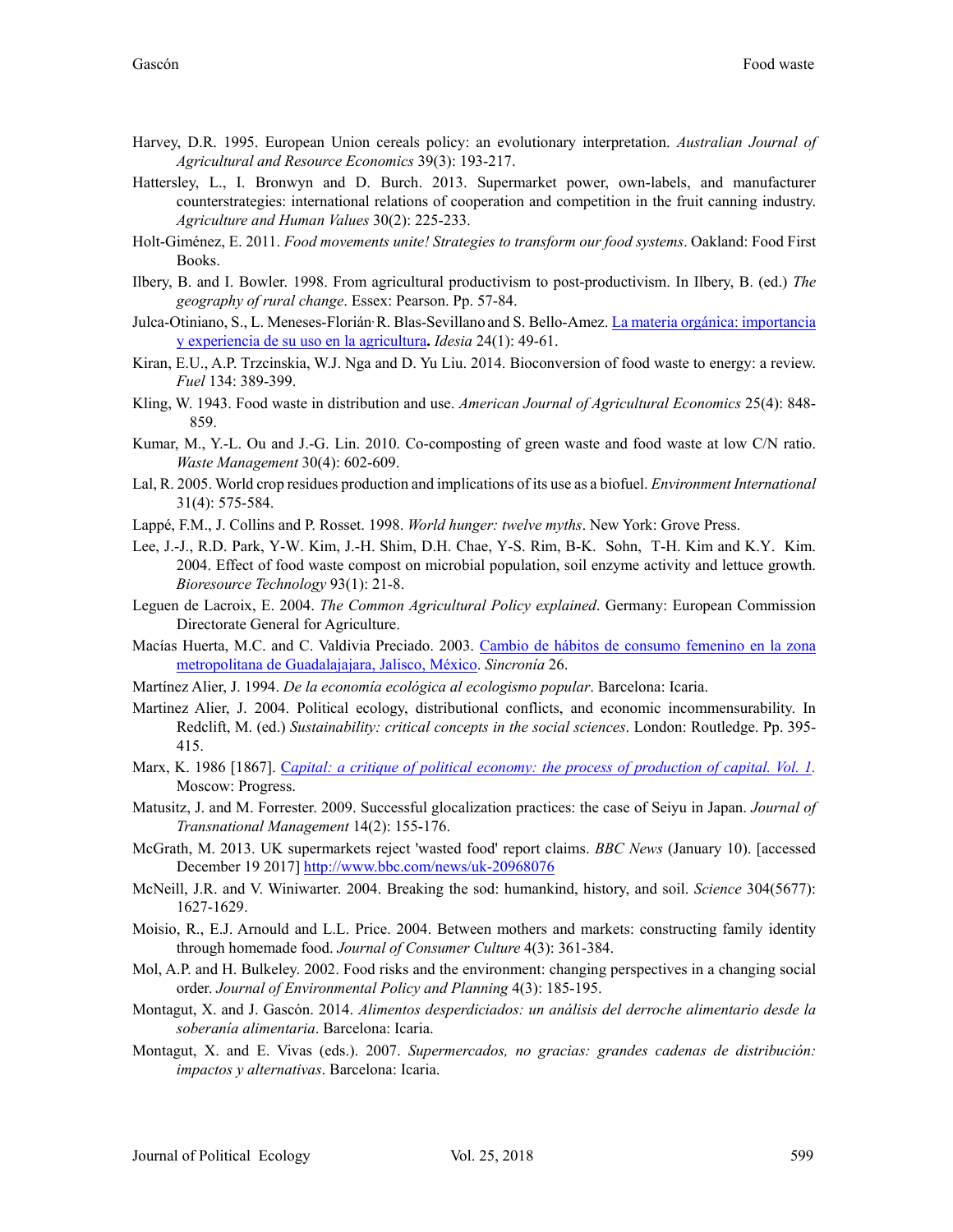- Moult, J.A., S.R. Allan, C.N. Hewitt and M. Berners-Lee. 2018. Greenhouse gas emissions of food waste disposal options for UK retailers. *Food Policy* 77: 50-58.
- Murphy, S., B. Lilliston and M. Lake. 2005. *WTO agreement on agriculture: a decade of dumping.* Minnesota: The Institute for Agriculture and Trade Policy.
- Norton, D. and N. Reid. 2013. *Nature and farming: sustaining native biodiversity in agricultural landscapes.* Colliingwood: CSIRO.
- O'Brien, M. 2012. A 'lasting transformation' of capitalist surplus: from food stocks to feedstocks. *The Sociological Review* 60(2): 192-211.
- Official Journal of the European Union. 2007. Council Regulation (EC) No 1182/2007 of 26 September 2007 laying down specific rules as regards the fruit and vegetable sector, amending Directives 2001/112/EC and 2001/113/EC and Regulations (EEC) No 827/68, (EC) No 2200/96, (EC) No 2201/96, (EC) No 2826/2000, (EC) No 1782/2003 and (EC) No 318/2006 and repealing Regulation (EC) No 2202/96. [accessed December 20 2017]<http://eur-lex.europa.eu/eli/reg/2007/1182/oj>
- Parfitt, J., M. Barthel and S. Macnaughton. 2010. [Food waste within food supply chains: quantification and](http://rstb.royalsocietypublishing.org/content/365/1554/3065)  [potential for change to 2050.](http://rstb.royalsocietypublishing.org/content/365/1554/3065) *Philosophical Transactions of the Royal Society B* 365: 3065-3081.
- Phillips, S.T. 1999. Lessons from the Dust Bowl: dryland agriculture and soil erosion in the United States and South Africa, 1900-1950. *Environmental History* 4(2): 245-266.
- Pimentel, D. 2009. [Reducing energy inputs in the agricultural production system.](https://monthlyreview.org/2009/07/01/reducing-energy-inputs-in-the-agricultural-production-system/) *Monthly Review* 61(3): 92- 101.
- Pisani, M.J. and D.W. Yoskowitz. 2012. A study of small neighborhood Tienditas in Central America. *Latin American Research Review* 47(4): 116-138.
- Pouliquen, A. 1998. Agricultural enlargement of the EU under Agenda 2000: surplus of farm labour versus surplus of farm products. *Economics of Transition* 6(2): 505-522.
- Prieto, M. J.M. Mouwen, S. López Puente and A. Cerdeño Sánchez. 2008. [Concepto de calidad en la industria](http://www.redalyc.org/articulo.oa?id=33933405)  [agroalimentaria.](http://www.redalyc.org/articulo.oa?id=33933405) *Interciencia: Revista de Ciencia y Tecnología de América* 33(4): 258-264.
- Quenum, L., M.R. Albiach, M. Ribó, M. Estela, R. Canet, C. Baixauli, J.M. Aguilar and F. Pomares. 2008. Modificación de las propiedades del suelo provocada por diferentes modalidades de gestión de los restos de cultivos hortícolas bajo producción ecológica e integrada. VIII Congreso SEAE. Bullas (Murcia).
- Rajadell Carreras, M. and J.L. Sánchez García. 2010. *Lean manufacturing: la evidencia de una necesidad*. Madrid: Ediciones Díaz de Santos.
- Reardon, T. and R. Hopkins. 2006. The supermarket revolution in developing countries: policies to address emerging tensions among supermarkets, suppliers and traditional retailers. *The European Journal of Development Research* 18(4): 522-545.
- Reboratti, C. 2010. [Un mar de soja: la nueva agricultura en Argentina y](https://scielo.conicyt.cl/pdf/rgeong/n45/art05.pdf) sus consecuencias. *Revista de Geografía Norte Grande* 45: 63-76.
- Ribeiro, S. 2007. Supermercados, ¿nueva pesadilla campesina? In Montagut, X. and E. Vivas (eds.). *Supermercados, no gracias: grandes cadenas de distribución: impactos y alternativas*. Barcelona: Icaria. Pp. 61-64.
- Richards, C.*,* H. Bjørkhaug, G. Lawrence and E. Hickman. 2013. Retailer-driven agricultural restructuring: Australia, the UK and Norway in comparison. *Agriculture and Human Values* 30(2): 235-245.
- Rimal, A., S.M. Fletcher, K.H. McWatters, S.K. Misra and S. Deodhar. 2008. Perception of food safety and changes in food consumption habits: a consumer analysis. *International Journal of Consumer Studies* 25(1): 43-52.
- Ronald, F., M. William and B. Harper. 1967. Correlates of grocery product consumption rates. *Journal of Marketing Research* 4(2): 184-190.
- Rosales, E., S. Rodríguez Couto and S. Sanromán. 2002. New uses of food waste: application to laccase production by Trametes hirsuta. *Biotechnology Letters* 24(9): 701-704.